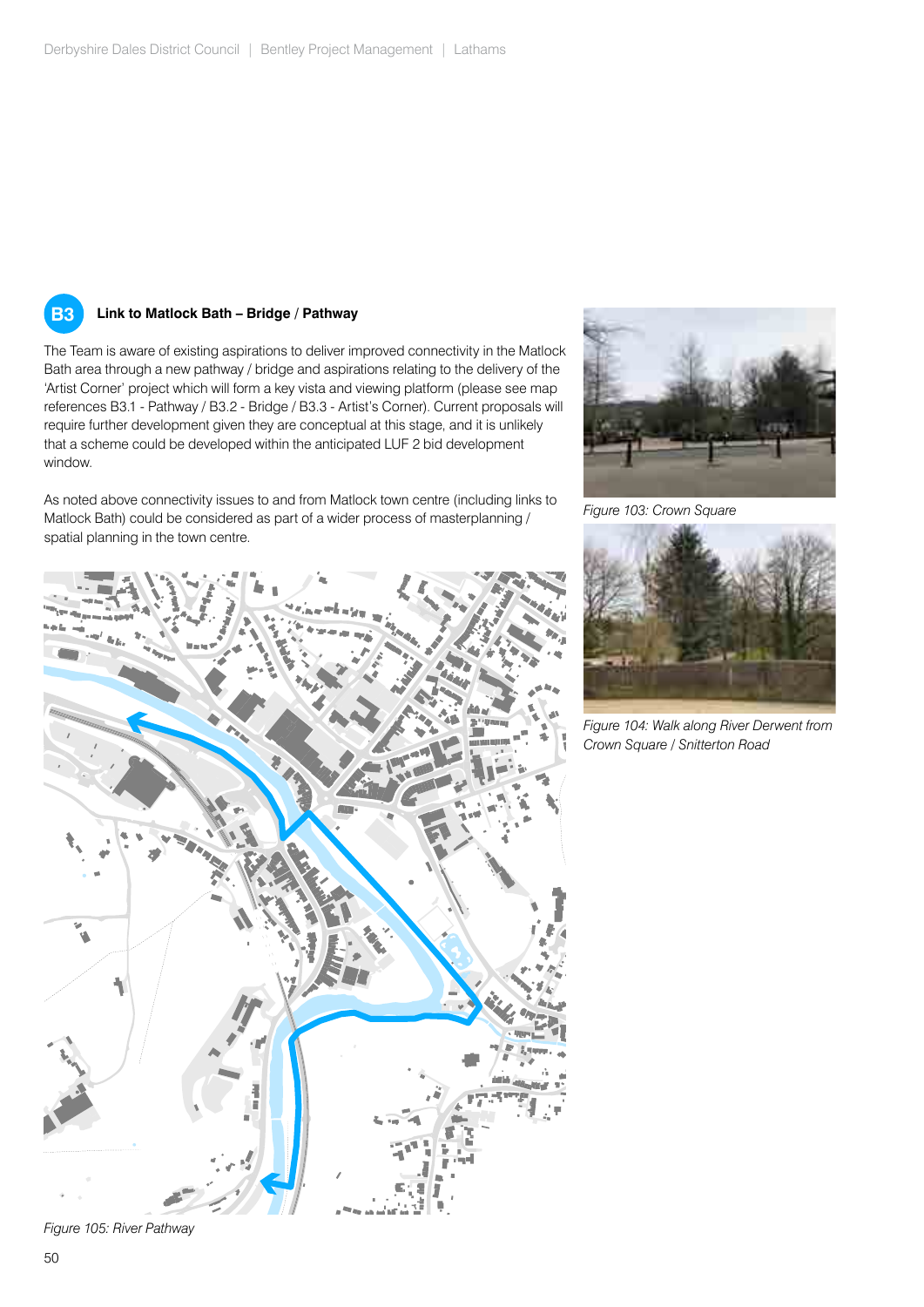#### **4.0 Matlock**

# **B4**

#### **Community / Arts Expansion Space**

The first phase of proposals for the redevelopment of the former Market Hall on Bakewell Road will deliver a new cinema and a food and beverage unit with the second phase of proposals (included within the suggested core package of works for Matlock) delivering a new community room, associated public realm works and sustainability measures.

This project is based on proposals from Matlock Community Vision for a new Community / Arts Expansion Space to the rear of the Market Hall. However, these proposals are not developed beyond concept stage and it is unlikely that proposals could be worked up within the anticipated LUF 2 bid development window. Outside of the LUF 2 bid process, further consideration could be given to developing the scheme. This process would ideally require the development of a Business Case for the proposed space which outlined likely demand and commercial delivery / management options for the facility.



*Figure 106: Existing view of Cinema site*

![](_page_1_Picture_8.jpeg)

*Figure 107: Proposed Matlock Cinema Visual (Lathams)* 

![](_page_1_Picture_10.jpeg)

*Figure 108: Proposed Matlock Cinema Night Visual (Lathams)*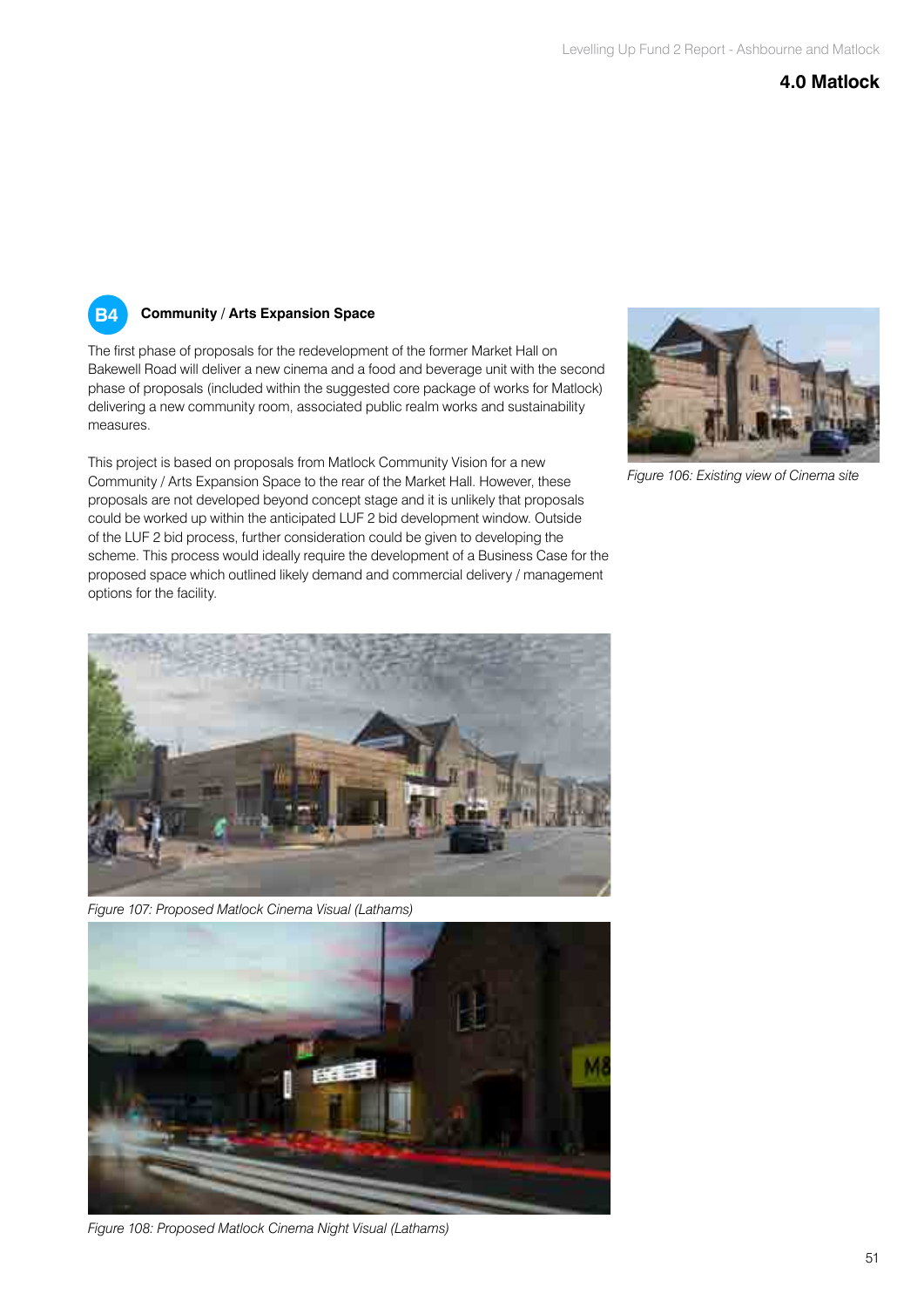# **4.6 Comparison Projects**

![](_page_2_Picture_2.jpeg)

*Figure 109: Traffic calming scheme, Poynton, Cheshire*

with significant numbers of HGVs, which had resulted in a wide, cluttered, signalcontrolled multi-lane junction. Poynton, a crossroads town in Cheshire, was experiencing a very high volume of traffic

The regeneration of Poynton's town centre involved new paving materials, planting, lighting and street furniture to re-establish a sense of place at the town's major and minor intersections. This has been reinforced by strong transitional gateway features which reference the area's industrial heritage.

(Source: Streets For All (National), Historic England)

![](_page_2_Picture_7.jpeg)

*Figure 110: Altrincham Interchange Cycle Hub, Greater Manchester*

The secure hub, which can take 56 bikes, is accessed by swipe card and contains lockers for storing cycle helmets and other cycling accessories.

Use of the hub costs just £10 a year, which also gives cyclists access to 10 other local hubs across Greater Manchester, with more membership options available at Manchester City Tower and MediaCityUK cycle hubs, which offer showers and lockers.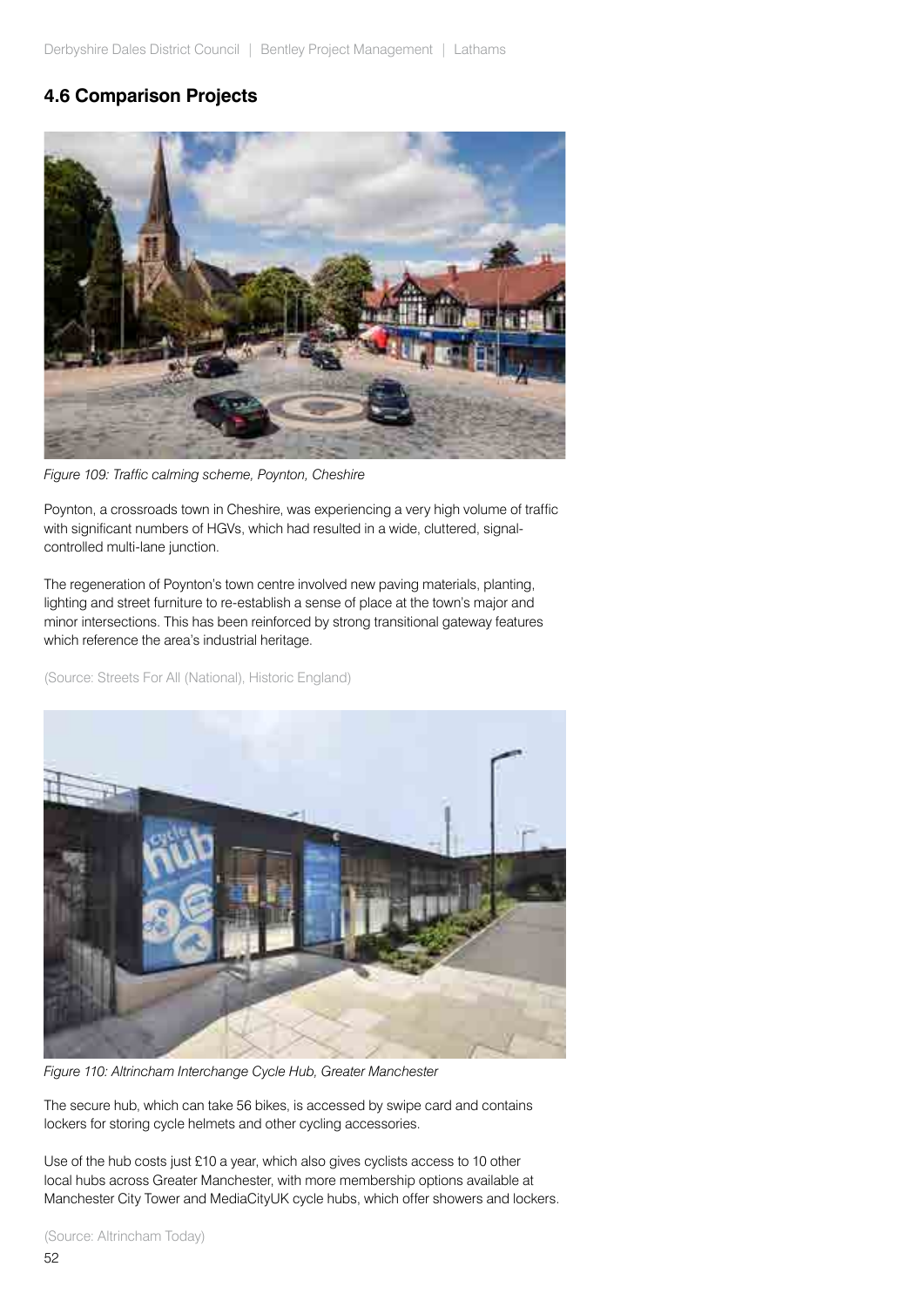### **4.0 Matlock**

# **4.7 Summary Costs**

| <b>Matlock Project</b>                         | Cost          | <b>Match Funding</b>                                                                                                              | <b>LUF Bid</b> |
|------------------------------------------------|---------------|-----------------------------------------------------------------------------------------------------------------------------------|----------------|
|                                                |               |                                                                                                                                   |                |
| Conversion of Market Hall<br>(Community Space) | £875,603.43   | Potential for match to be explored from the<br>£1.229m already committed by the district<br>council to the Market Hall conversion | £875,603.43    |
| Gateways and Public Realm                      | £3.619.691.05 | TBC                                                                                                                               | £3,619,691.05  |
|                                                |               |                                                                                                                                   |                |
| <b>Provisional Sums</b>                        |               |                                                                                                                                   |                |
| <b>Potential Commuted Sums</b>                 | £200,000,00   | TBC                                                                                                                               | £200,000.00    |
|                                                |               |                                                                                                                                   |                |
| <b>Total</b>                                   | £4.695.294.48 | See above note                                                                                                                    | £4.695.294.48  |

Costings at this stage have focussed on capital expenditure. It will be important to also consider operational expenditure as the LUF bid is developed.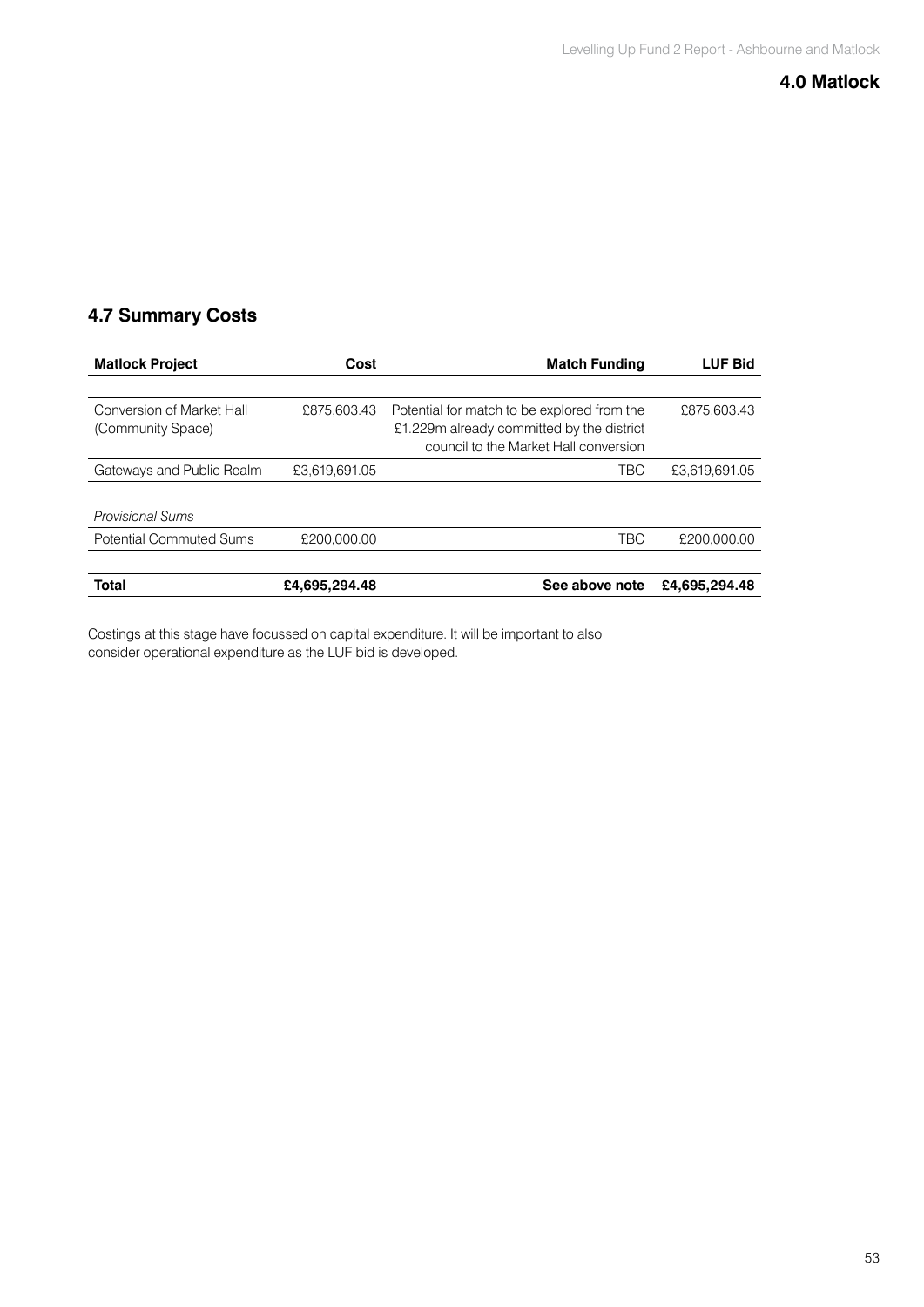The team concludes that there are two realistic outcomes available to DDDC for a LUF 2 submission: an Ashbourne Town bid or a Combined Ashbourne-Matlock bid.

Given the lack of a critical mass of bid-ready projects in Matlock and given that other key interventions are at a very early / conceptual stage, it is not currently envisaged that a Matlock Town bid would score highly against key LUF-related criteria and deliver the level of transformational change which will need to be evidenced.

The text below explores the potential for an Ashbourne Town bid and a Combined Ashbourne-Matlock bid.

## **5.1 Ashbourne Town bid**

An Ashbourne Town bid could consist of several Core Projects which respond well to the objectives and key evaluation metrics of the LUF. It is envisaged that the Core Projects would consist of:

- 1. A scheme of new Public Realm in the heart of Ashbourne's retail core including new public spaces at Market Place, Victoria Square and the Millennium Clock area;
- 2. A scheme of key Highway Improvements focussed on the north-south and eastwest intersections in the heart of Ashbourne; and
- 3. The delivery of a new Community Hub at the Methodist Church to serve the community of Ashbourne across a wide range of uses.

It should be noted that the current selection of 'Core Projects' in both towns does not preclude some elements of change and variation during the bid development period. Whilst it would be unadvisable to fundamentally alter the make-up of the bid content given the limited time window to develop the LUF 2 bid, we would expect some further iteration, which could include further development and consideration of projects included on the 'B-list', in the interests of making the bid as strong as possible.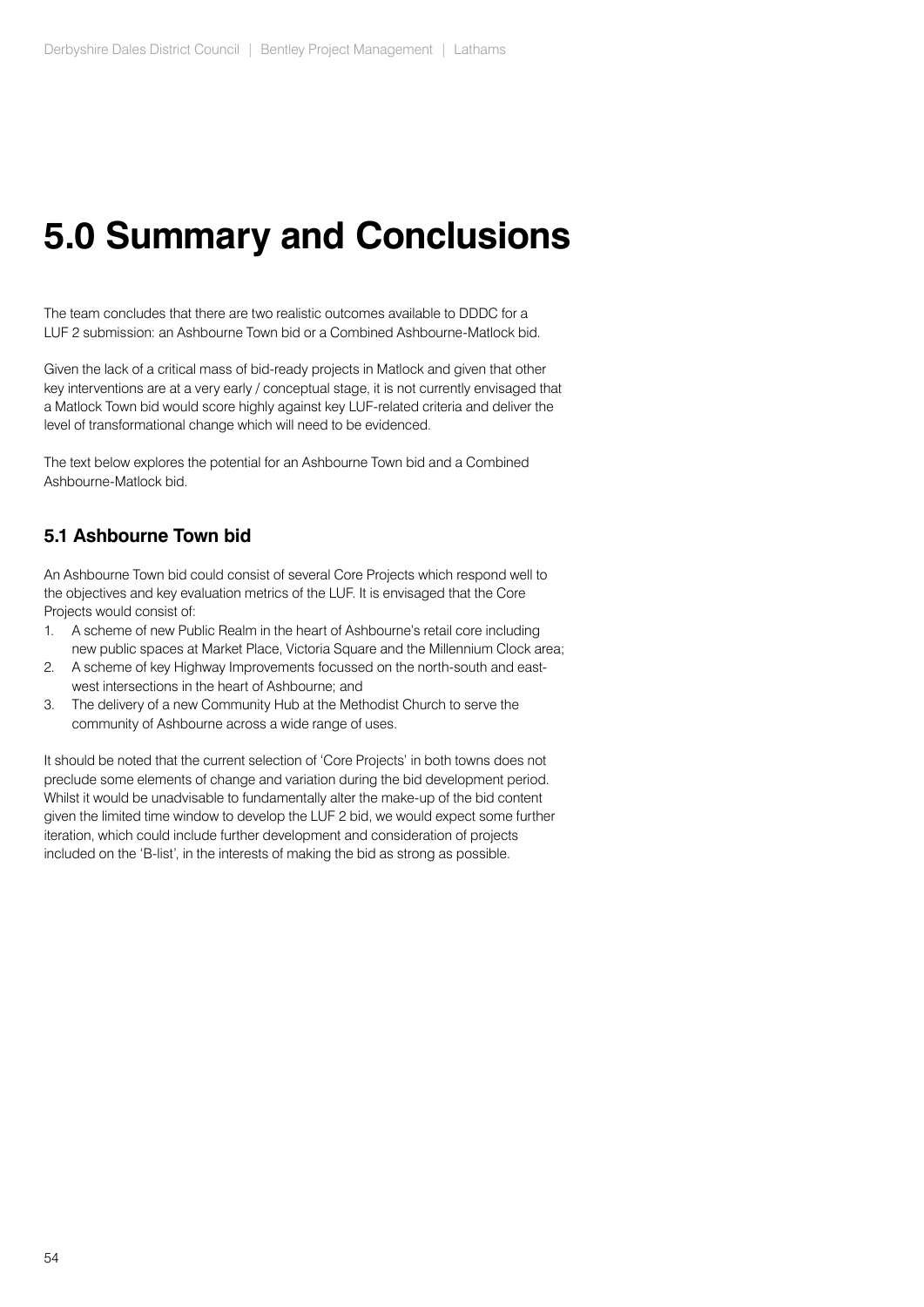### **5.2 Combined Ashbourne-Matlock bid**

Whilst it has not been an objective of this report to explore in detail a potential LUF bid covering both towns, there are some observations that can be drawn from the project analysis to date that may assist with consideration of this option. It has been assumed that the guidance for round two of LUF will be broadly similar to round one, in that a package bid with up to three projects would be permissible. However, the round one guidance makes it clear that:

*Package bids must clearly explain how their component elements are aligned with each other and represent a coherent set of interventions. They can include a mix of projects from the Fund's three investment themes but any one bid should not include multiple unrelated investments.*

During LUF round one there were a few successful bids that included multiple geographies (though they were the exception) and these have been reviewed. In most cases there are strong thematic links that are made between the interventions in different geographies in order to provide the coherence to the bid that is required by the guidance above. Advice received from Department for Levelling Up, Housing and Communities (DLUHC) has reinforced the need for coherence, regardless of geography. Some thoughts are set out below on how thematic projects could be brought together to incorporate interventions in both towns.

However, it should also be noted that in most cases of the round one bids reviewed (those including more than one town or place), whilst the overall bid package featured multiple geographies, the individual projects still had a discrete geography focused on a single place. The package then made thematic links between the projects in order to give coherence to those interventions spanning more than one place. From the bids reviewed, there was only one example where an individual project has incorporated interventions in more than one place. This was Rotherham, where one of the projects within the package spanned a number of visitor attractions in different geographies.

Turning to the potential projects for the Derbyshire Dales area, a thematic framework may allow for bringing interventions across the two towns together within three projects. This could result in a coherent package bid. There are a number of ways in which those themes could be developed and whatever thematic framework is chosen it would need to be woven through each element of the bid, i.e. the way in which the case for intervention is made, the assessment of value for money etc. From the projects that could form core packages identified within this report, one potential framework is set out below (noting there are some elements such as digital provision that are yet to be explored in any depth for either town).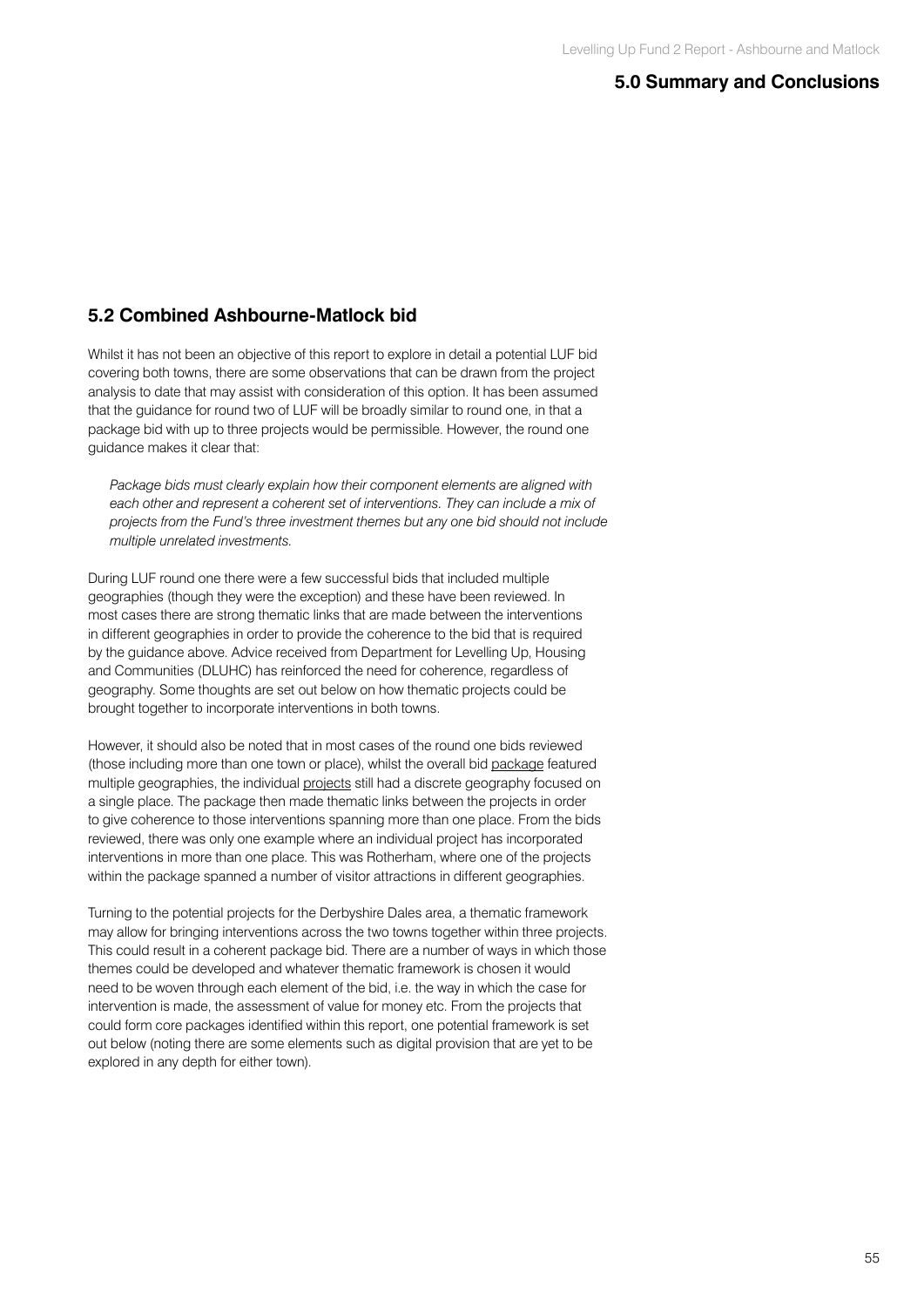#### *Renewing our market towns*

*The market towns within the Derbyshire Dales face many of the same challenges. A shift to on-line retail that has accelerated during the pandemic has undermined the retail and trading role the towns have traditionally played. Despite a thriving visitor economy in the wider area, with the Peak District attracting around 13 million visitors each year, our towns are often seen as a gateway to attractions beyond rather than somewhere to stop, visit and spend time. Local communities and the wider catchment areas are underserved in terms of the diversity of the town centre offer, the opportunity to attend events or to come together in attractive places and spaces.*

*Through renewing our market towns, this package of three key projects will reverse the decline that our two key towns – Ashbourne and Matlock – are experiencing, restoring a vibrancy and level of footfall in keeping with their historic roles and the expectations of visitors.*

*Safe and connected is the first project, focused on ensuring that those coming to and spending time in our town centres can do so in a welcoming environment and can easily move around to increase dwell time and capture greater spend in the local economy. Interventions will include traffic management and pedestrian safety measures as well as signage, lighting and connectivity between key spaces. Digital connectivity will play a key role, creating a platform for residents, visitors and businesses that will keep pace with expectations.*

*The second project will deliver good quality places to do business. This will include transforming existing places to accommodate a wide variety of events, markets and experiences, providing the towns with flexibility in their offer and uplifting values through high quality public realm. Together with targeted shop-front improvements, through co-investment from local businesses, this will also increase investor confidence, draw greater footfall and capture more spend.*

*The final project will re-use existing buildings to diversify the current narrow offer by creating cultural venues that will also provide the valuable community event*  and meeting spaces that our towns currently lack. These anchor destinations will *complement the external event spaces and connectivity to bring a vibrancy through the day and into the evening economy. This in turn will bring visitors in to spend time within the town centres who might otherwise venture further afield, capturing spend from across the sub-region and stimulating further private sector investment.*

*Together, this package will re-establish our market towns with a relevant, modern offer that is far more diverse and flexible, drawing residents, visitors and businesses into the town centres and creating a renewed vibrancy. Through greater footfall and dwell time, there will be a local economic renewal, capturing spend and creating and safeguarding jobs that will level up the prospects for our local communities who would otherwise face an ever more uncertain future.*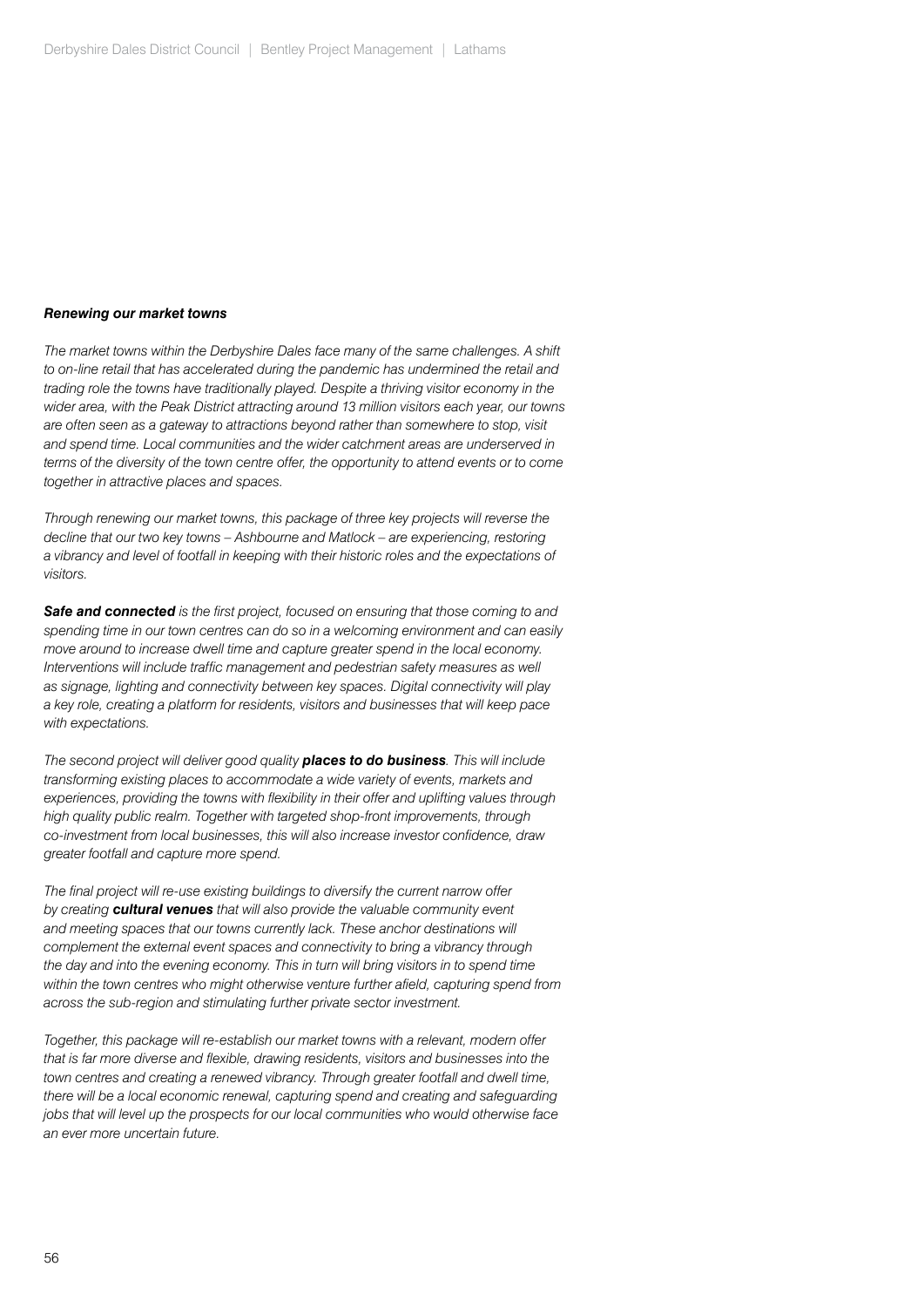Whilst there are some obvious attractions to a two-town package, not least the ability to secure more funding and ensure benefits are spread across more than one place, there are also some important potential downsides to consider.

- As noted in the analysis above, successful round one bids that covered more than one place were the exception rather than the rule. They also typically featured individual projects that still confined themselves to a single geography which were then brought together in a multi-place package. If that approach was taken for Derbyshire Dales (rather than thematic projects), it would require dropping some of the core packages in one or other town, potentially losing match funding and coherence.
- Whilst a coherent thematic framework, along the lines outlined above, is possible to construct, it will be harder work to sustain this through every element of the bid and to avoid the impression that the package is multiple projects bolted together and addressing different challenges rather than a coherent whole focused on a single challenge.
- As with any package bid, where there are weaker elements to projects these are likely to act as a 'drag' pulling down the strength of the overall bid. Where interventions are harder to justify on cost-benefit grounds, in particular the public realm proposals, then bringing both towns together could weaken the overall bid. Monetised outputs will need to include land value uplift and reductions in vacancy rates which will be harder to show impact in Matlock than Ashbourne given the specific areas where the public realm improvements would be targeted in each town.
- The package would be skewed towards investment in Ashbourne, although this would not necessarily be the case for all three of the thematic projects (a public realm focused project is likely to have similar levels of investment in both places). Whilst this need not be a fundamental issue, it could again give an impression that Matlock has been 'tagged on' rather than being included through a considered and coherent response to common challenges.

In conclusion, constructing a compelling and coherent bid for both towns will require greater creativity to convey coherence rather than contrivance. Doing so could expose the bid to greater scrutiny and place more pressure on the assessment than a single town package, where there is a 'built-in' coherence in focusing on a defined geography. The prize is a larger investment, but the risk is that the bid is rejected as being multiple interventions in multiple places rather than a clearly defined set of responses to a readily identified single challenge.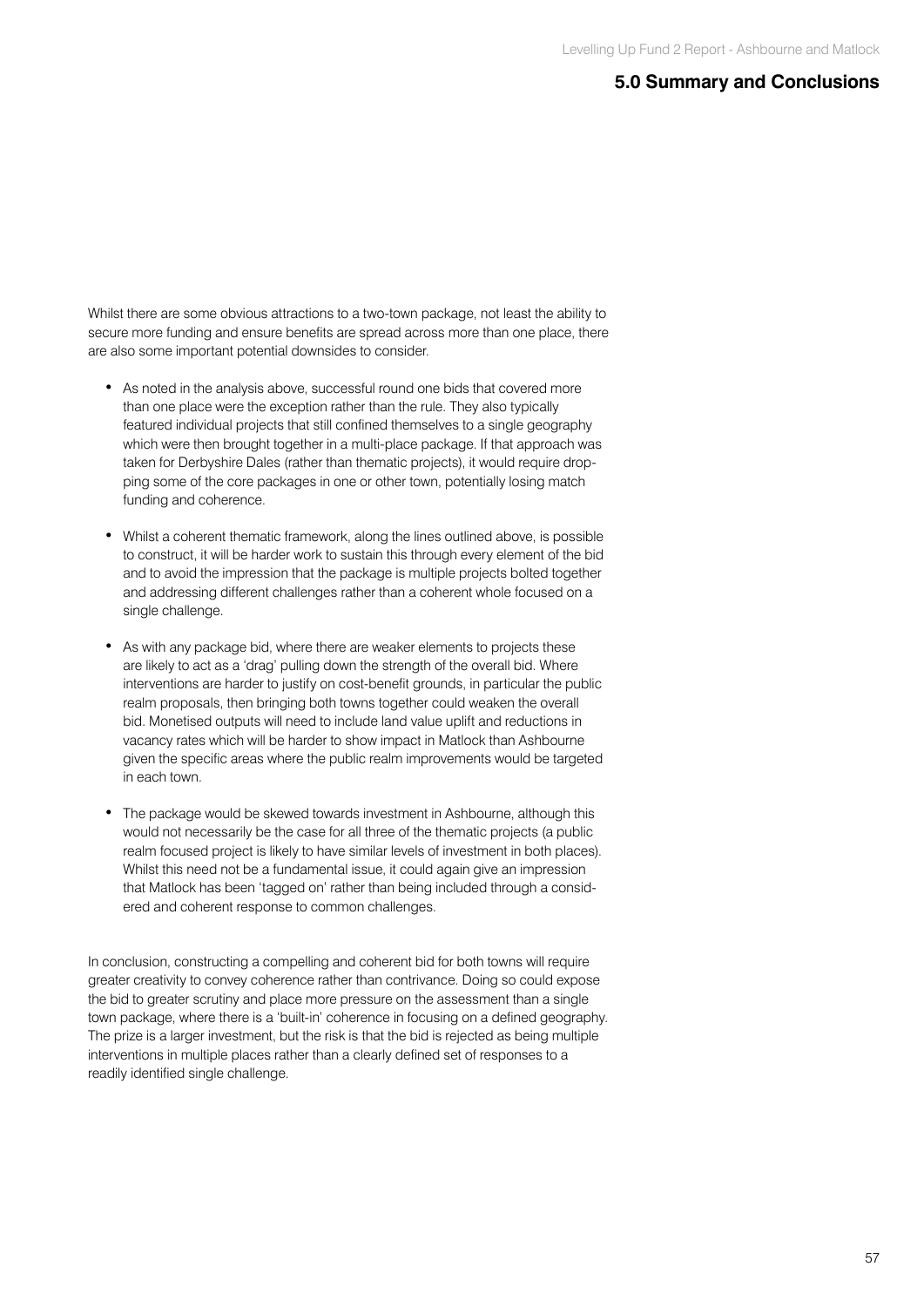## **5.3 Other Future Projects**

In considering opportunities for the LUF 2 funding submission the Team has looked to highlight further work elements which could be progressed outside of the LUF 2 work in both Ashbourne and Matlock. The following key work streams have been highlighted:

• **Ashbourne Shop Front Improvement Scheme** – Undertake initial work to understand current landownership in a targeted geography of the town centre to highlight a cluster of potential improvements (potentially a focussed cluster of public-sector owned properties to be highlighted for future investment). This would be followed by a condition survey on the properties alongside the development of a costed architectural standard specification of works which could be applied to the selected properties.

*Timescale Implications – It is anticipated that the above work could be incorporated into the timescales / process (est. 12 weeks) for developing the LUF 2 application.*

• **Conversion of Existing Uses in Ashbourne into Flexible Workspace** – Undertake a Feasibility Study in partnership with DCC to investigate and evidence the level of demand for the units alongside the assessment of the likely cost of this type of conversion.

*Timescale Implications – It is anticipated that the above work (including market analysis, design and costs) could be completed over a 6-month period.*

• **Ashbourne Connectivity Improvements** – Develop a Connectivity Study for Ashbourne focussing on the development of a series of connectivity proposals looking at both east-west and north-south connectivity to the town centre from key existing and future assets / destinations.

*Timescale Implications – It is anticipated that the above work could be incorporated into the timescales / process (est. 12 weeks) for developing the LUF 2 application.*

• **Matlock Town Centre Masterplan** – Development of a pipeline of fundable and deliverable projects in Matlock Town Centre for targeted future funding opportunities. Undertake a detailed Masterplanning exercise in the town centre to assess current issues and opportunities and develop a pipeline of projects for future funding opportunities.

*Timescale Implications – It is anticipated that the above work could be completed over a 6-month period.*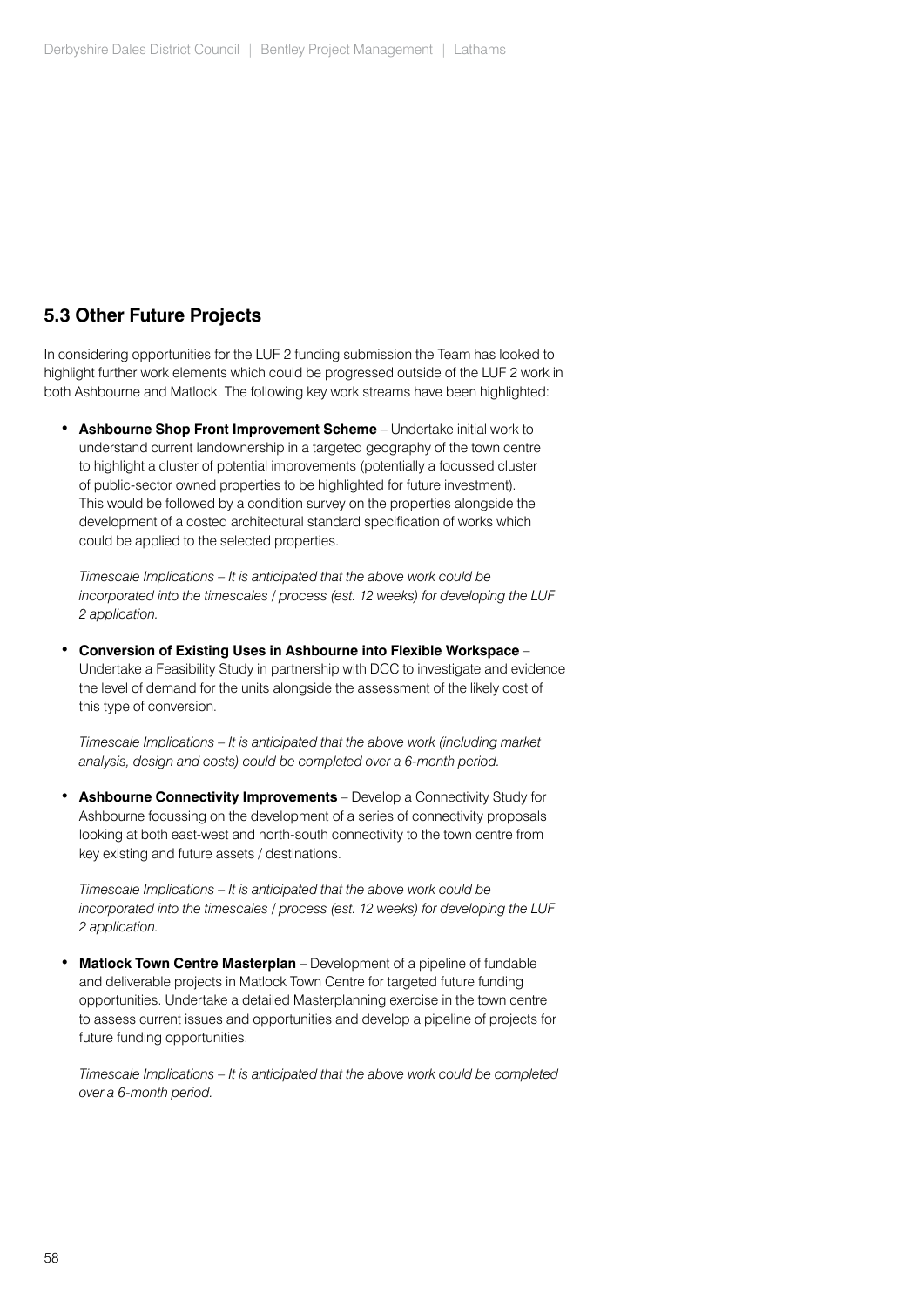• **Matlock Flood Mitigation Works** – Support the lead partners (e.g. Severn Trent, the Environment Agency and the Lead Local Flood Authority) to plan, design and deliver a comprehensive package of flood mitigation works in Matlock town centre. This process will likely require a detailed process of flood modelling to assess the current position and allow the development of options for a future flood mitigation scheme. Options will then need to be costed and considered by key stakeholders before a preferred option is developed through concept design, planning and detailed design. Following the achievement of planning permission (and any other relevant third-party consents which are required), the scheme can then be tendered through an appropriate procurement route and progressed for delivery.

*Timescale Implications – Without a detailed understanding of the current position of discussions with key partners and an understanding of recent flood events it is challenging to estimate a timescale for this element of works. A discussion with key partners and agreement on a project methodology to undertake the development of options will assist in understanding future timeframes.*

• **Scheme Development – Former Lido Site Matlock** – Development of a scheme on DDDC-owned site to complement secured investment into the town and the proposals progressing around the new cinema and community space on Bakewell Road.

*Timescale Implications – It is anticipated that the above work (initial feasibility design and costings) could be completed over a 6-month period.*

• **Matlock Community / Arts Expansion Space** – Development of a Business Case for the proposed space which outlines likely demand and commercial delivery / management options for the facility.

*Timescale Implications – It is anticipated that the above work could be completed over a 6-month period.*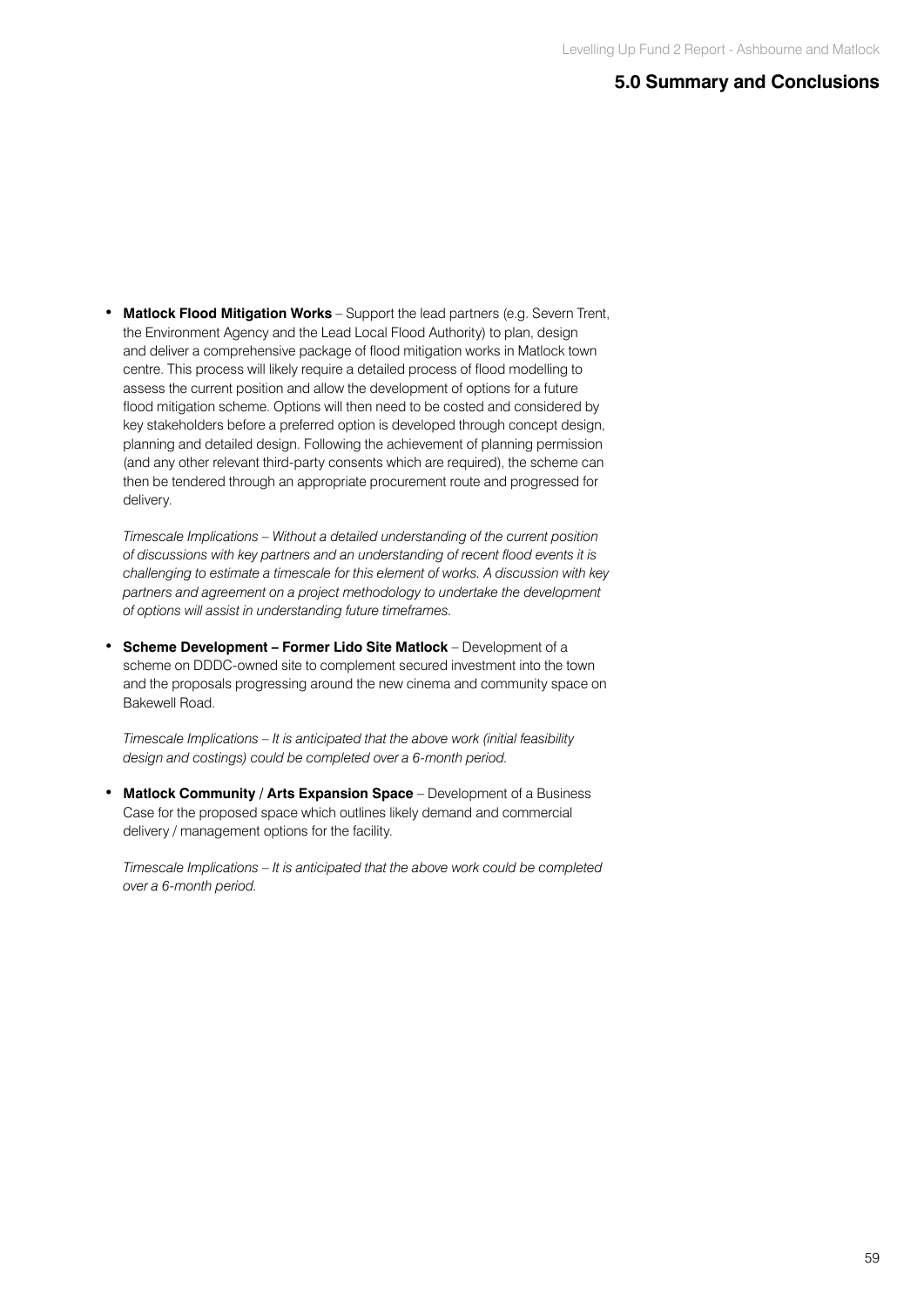# **6.0 Appendices**

#### **Derbyshire Dales District Council Levelling Up Fund 2 Bid Option Review Derbyshire Dales District Council Levelling Up Fund 2 Bid Option Review Levelling Up Fund 2 Bid Option Review**

![](_page_10_Picture_3.jpeg)

**6.1 Cost Plans**

|                                                                                                            | <b>Cost</b>   | <b>Match Funding</b> | <b>LUFBid</b> |
|------------------------------------------------------------------------------------------------------------|---------------|----------------------|---------------|
| <b>Ashbourne</b>                                                                                           |               |                      |               |
| Market Place & Victoria Square<br>Regeneration                                                             | 2,689,213.73  | tbc                  | 2,689,213.73  |
| Traffic Management &<br>Pedestrian Safety                                                                  | 2,122,579.03  | 250,000.00           | 1,872,579.03  |
| Ashbourne Methodist Church                                                                                 | 4,305,056.03  | 880,000.00           | 3,425,056.03  |
| <b>Provisional Sums</b>                                                                                    |               |                      |               |
| Improvement of alleys adjacent<br>Market Place & Victoria Square                                           | 1,000,000.00  | tbc                  | 1,000,000.00  |
| Market Square - cover structure                                                                            | 200,000.00    | tbc                  | 200,000.00    |
| Works to Buxton Road                                                                                       | 500,000.00    | tbc                  | 500,000.00    |
| <b>Potential Commuted Sums</b>                                                                             | 200,000.00    | tbc                  | 200,000.00    |
| Ashbourne Methodist Church -<br><b>External Performance Space</b>                                          | 700,000.00    | tbc                  | 700,000.00    |
| Ashbourne Methodist Church -<br>extra over cost of base scheme<br>to provide community<br>commercial space | 350,000.00    | tbc                  | 350,000.00    |
|                                                                                                            | 12,066,848.79 | 1,130,000.00         | 10,936,848.79 |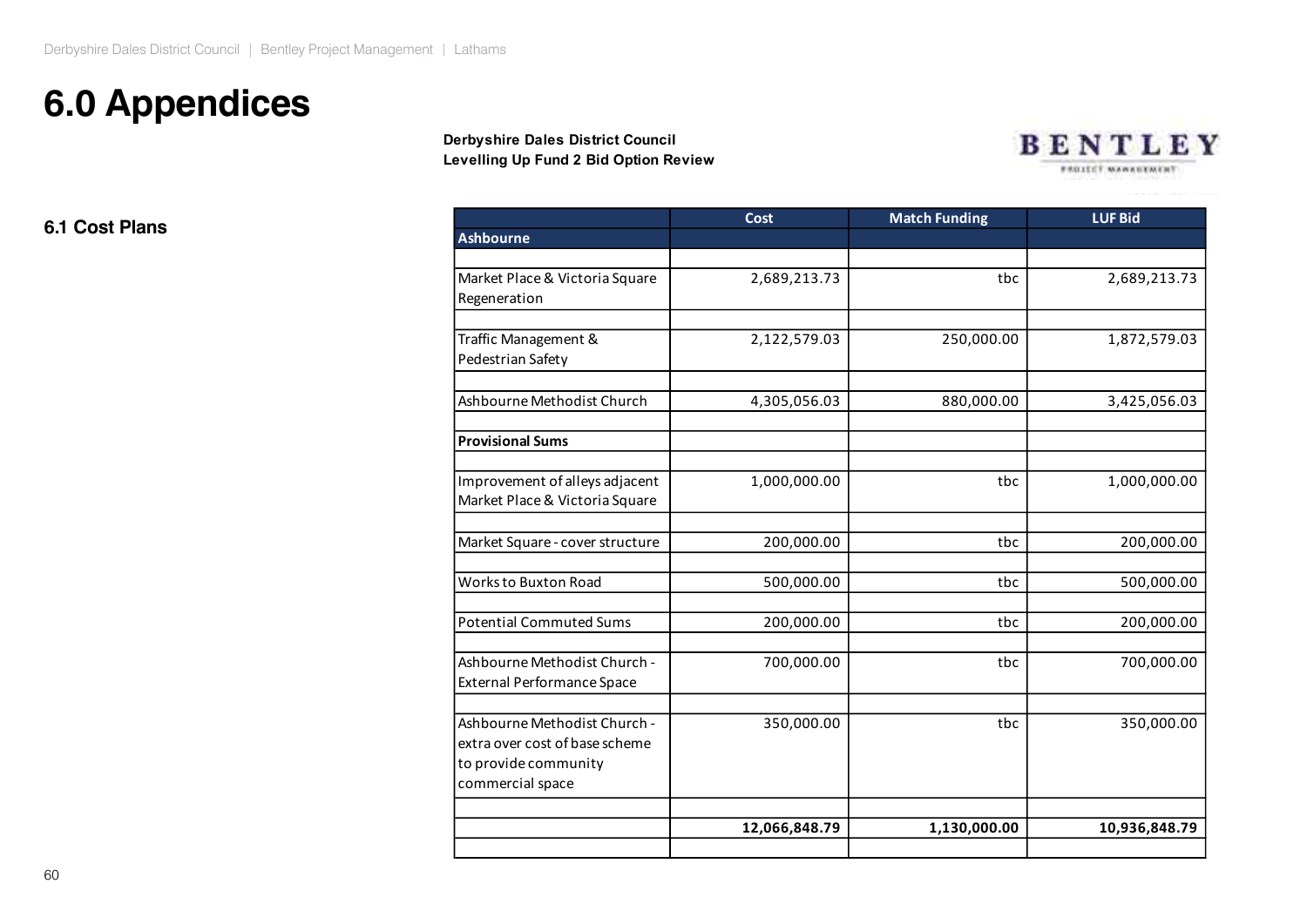**BENTLEY EXECUTIVATIONES** 

#### **Derbyshire Dales District Council and Security Connect of Connect Appendices Levelling Up Fund 2 Bid Option Review Ashbourne**

#### **March 2022**

| <b>Item</b> | <b>Description</b>                                                               | Qty            | Unit           | Rate               | <b>Sub Total</b> | Total                       | <b>Notes</b>                                                                                        |
|-------------|----------------------------------------------------------------------------------|----------------|----------------|--------------------|------------------|-----------------------------|-----------------------------------------------------------------------------------------------------|
|             |                                                                                  |                |                |                    |                  |                             |                                                                                                     |
| 1.0         | Market Place & Victoria Square Regeneration                                      |                |                |                    |                  | $\overline{E}$ 2,689,213.73 |                                                                                                     |
| 1.1         | Market Square                                                                    | 2,012          | m2             | £<br>300.00        | £<br>603,600.00  |                             | Rate includes re-using existing paving & setts, new sub-base, new kerbs, drainage<br>adaptions etc. |
| 1.2         | Remove existing car park signage, pay machines etc.                              |                | PS             | $5,000.00$ £<br>£  | 5,000.00         |                             |                                                                                                     |
| 1.3         | Utilities to Market Square                                                       |                | PS             | £<br>$50,000.00$ £ | 50,000.00        |                             |                                                                                                     |
| 1.4         | Victoria Square                                                                  | 824            | m2             | £<br>$300.00$ £    | 247,200.00       |                             |                                                                                                     |
| 1.5         | Millennium Square including adjacent public realm                                | 411            | m2             | £<br>$300.00$ £    | 123,300.00       |                             | Assumes existing timber building demolished by others                                               |
| 1.6         | Shambles                                                                         | 119            | m2             | £<br>300.00 £      | 35,700.00        |                             |                                                                                                     |
| 1.7         | Street lighting                                                                  |                | PS             | £<br>100,000.00 £  | 100,000.00       |                             |                                                                                                     |
| 1.8         | Landscaped seating to Millenium Square                                           |                | PS             | £<br>25,000.00 £   | 25,000.00        |                             |                                                                                                     |
| 1.9         | Landscaping including trees with pit/root barrier                                |                | PS             | £<br>$50,000.00$ £ | 50,000.00        |                             |                                                                                                     |
| 1.10        | Street furniture, bollards, signage etc.                                         |                | PS             | £<br>100,000.00 £  | 100,000.00       |                             |                                                                                                     |
| 1.11        | Phasing & traffic management                                                     | 5              | $\frac{0}{0}$  | £ 1,339,800.00 £   | 66,990.00        |                             |                                                                                                     |
| 1.12        | Preliminaries @ 18%                                                              |                |                |                    | £<br>241,164.00  |                             |                                                                                                     |
| 1.13        | Overheads & profit @ 7.5%                                                        |                |                |                    | £<br>123,596.55  |                             |                                                                                                     |
| 1.14        | Professional Fees, Surveys etc. @ 20%                                            |                |                |                    | £<br>354,310.11  |                             |                                                                                                     |
| 1.15        | Design Development @ 15%                                                         |                |                |                    | £<br>318.879.10  |                             |                                                                                                     |
| 1.16        | <b>Construction Risk</b>                                                         |                |                |                    | included         |                             |                                                                                                     |
| 1.17        | Inflation @ 10%                                                                  |                |                |                    | 244,473.98<br>£  |                             | 1Q2022 to assumed mid-point construction 3Q2024                                                     |
|             |                                                                                  |                |                |                    |                  |                             |                                                                                                     |
| 2.0         | <b>Traffic Management &amp; Pedestrian Safety</b>                                |                |                |                    |                  | £ 2,122,579.03              |                                                                                                     |
|             |                                                                                  |                |                |                    |                  |                             |                                                                                                     |
| 2.1         | Removal of traffic signals at junction of Dig Street & St<br><b>Johns Street</b> |                | PS             | £<br>50,000.00 £   | 50,000.00        |                             |                                                                                                     |
| 2.2         | Car parking bays; herringbone paving                                             | 180            | m2             | 200.00 £<br>£      | 36,000.00        |                             |                                                                                                     |
| 2.3         | Purpose built seating and raised planting area                                   | 194            | m2             | £<br>750.00 £      | 145,500.00       |                             | Stregthening works to existing bridge excluded                                                      |
| 2.4         | Works to existing road to form loading bays & turning<br>area (Dig Street)       | 334            | m2             | £<br>$200.00$ £    | 66,800.00        |                             |                                                                                                     |
| 2.5         | Re-surfacing existing Dig Street; including markings                             | 778            | m2             | $60.00$ £<br>£     | 46,680.00        |                             | Assume tarmac surface                                                                               |
| 2.6         | Signage (Dig Street)                                                             |                | PS             | £<br>$10,000.00$ £ | 10,000.00        |                             |                                                                                                     |
| 2.7         | Allowance for drainage adaptions                                                 |                | PS             | £<br>25,000.00 £   | 25,000.00        |                             |                                                                                                     |
| 2.8         | Allowance for works to Compton                                                   |                | PS             | £<br>$50,000.00$ £ | 50,000.00        |                             |                                                                                                     |
| 2.9         | Widen footpath to St Johns Street                                                | 143            | m <sub>2</sub> | £<br>$300.00$ £    | 42,900.00        |                             |                                                                                                     |
| 2.10        | Loading bays to St Johns Street                                                  | 95             | m2             | £<br>200.00 £      | 19,000.00        |                             |                                                                                                     |
| 2.11        | Pedestrian crossings                                                             | 6              | nr             | £<br>10,000.00 £   | 60,000.00        |                             |                                                                                                     |
| 2.12        | Re-surfacing existing St Johns Street; including markings                        | 709            | m2             | £<br>$60.00$ £     | 42,540.00        |                             | Assume tarmac surface                                                                               |
| 2.13        | Signage (St Johns Street)                                                        |                | <b>PS</b>      | £<br>10,000.00 £   | 10,000.00        |                             |                                                                                                     |
| 2.14        | New paving to existing footways                                                  | 1,315          | m2             | £<br>$200.00$ £    | 263,000.00       |                             |                                                                                                     |
| 2.15        | Allowance for drainage adaptions                                                 |                | PS             | £<br>25,000.00 £   | 25,000.00        |                             |                                                                                                     |
| 2.16        | Form new town square                                                             | 425            | m2             | £<br>300.00        | excluded         |                             |                                                                                                     |
| 2.17        | Street lighting                                                                  | $\overline{1}$ | PS             | £<br>10,000.00     | excluded         |                             |                                                                                                     |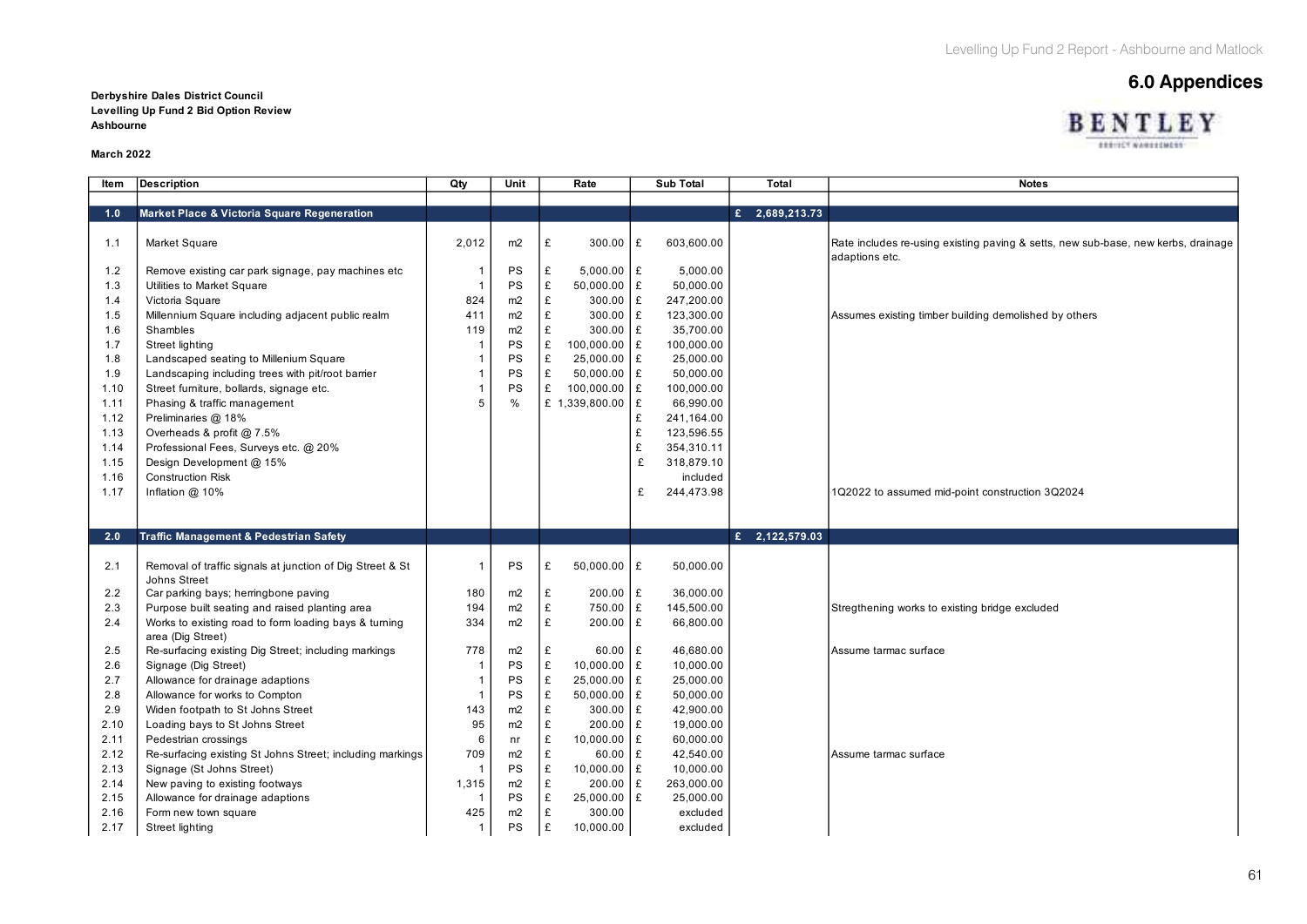#### **Derbyshire Dales District Council Levelling Up Fund 2 Bid Option Review Ashbourne**

#### **March 2022**

| ltem | <b>Description</b>                                    | Qtv | Unit      | Rate             | Sub Total       | Total          | Notes                                              |
|------|-------------------------------------------------------|-----|-----------|------------------|-----------------|----------------|----------------------------------------------------|
| 2.18 | Street furniture, landscaping, bollards, signage etc. |     | <b>PS</b> | 25,000.00        | excluded        |                |                                                    |
| 2.19 | Phasing & traffic management                          | 20  | $\%$      | 892,420.00   £   | 178,484.00      |                |                                                    |
| 2.20 | Preliminaries @ 18%                                   |     |           |                  | £<br>160,635.60 |                |                                                    |
| 2.21 | Overheads & profit @ 7.5%                             |     |           |                  | 92,365.47       |                |                                                    |
| 2.22 | Professional Fees, Surveys etc. @ 20%                 |     |           |                  | 264,781.01      |                |                                                    |
| 2.23 | Council Inspection & Supervision Fees @ 10%           | 10  | $\%$      | 892,420.00<br>£  | 89,242.00<br>£  |                |                                                    |
| 2.24 | Design Development @ 15%                              |     |           |                  | 251,689.21<br>£ |                |                                                    |
| 2.25 | <b>Construction Risk</b>                              |     |           |                  | included        |                |                                                    |
| 2.26 | Inflation $@$ 10%                                     |     |           |                  | £<br>192,961.73 |                | 1Q2022 to assumed mid-point construction 3Q2024    |
|      |                                                       |     |           |                  |                 |                |                                                    |
|      |                                                       |     |           |                  |                 |                |                                                    |
| 3.0  | <b>Ashbourne Methodist Church</b>                     |     |           |                  |                 | £ 4,305,056.03 |                                                    |
|      |                                                       |     |           |                  |                 |                |                                                    |
| 3.1  | Construction works                                    |     | item      | £ 2,984,454.70 £ | 2,984,454.70    |                | "Loss of Revenue" and "Irrecoverable VAT" excluded |
| 3.2  | Loose FF&E and AV                                     |     | item      | 42,550.00 £      | 42,550.00       |                | "Loss of Revenue" and "Irrecoverable VAT" excluded |
| 3.3  | Phasing & traffic management                          |     | $\%$      |                  | included        |                |                                                    |
| 3.4  | Preliminaries @ 18%                                   |     |           |                  | included        |                |                                                    |
| 3.5  | Overheads & profit @ 7.5%                             |     |           |                  | included        |                |                                                    |
| 3.6  | Professional Fees, Surveys etc. @ 15%                 |     |           |                  | £<br>454,050.71 |                |                                                    |
| 3.7  | Design Development @ 15%                              |     |           |                  | £<br>522,158.31 |                |                                                    |
| 3.8  | <b>Construction Risk</b>                              |     |           |                  | included        |                |                                                    |
| 3.9  | Inflation $@7.54\%$                                   |     |           |                  | 301,842.31<br>£ |                | 3Q2022 to assumed mid-point construction 3Q2024    |
|      |                                                       |     |           |                  |                 |                |                                                    |
|      |                                                       |     |           |                  |                 |                |                                                    |

#### **BENTLEY EXECUTIVES TORREST**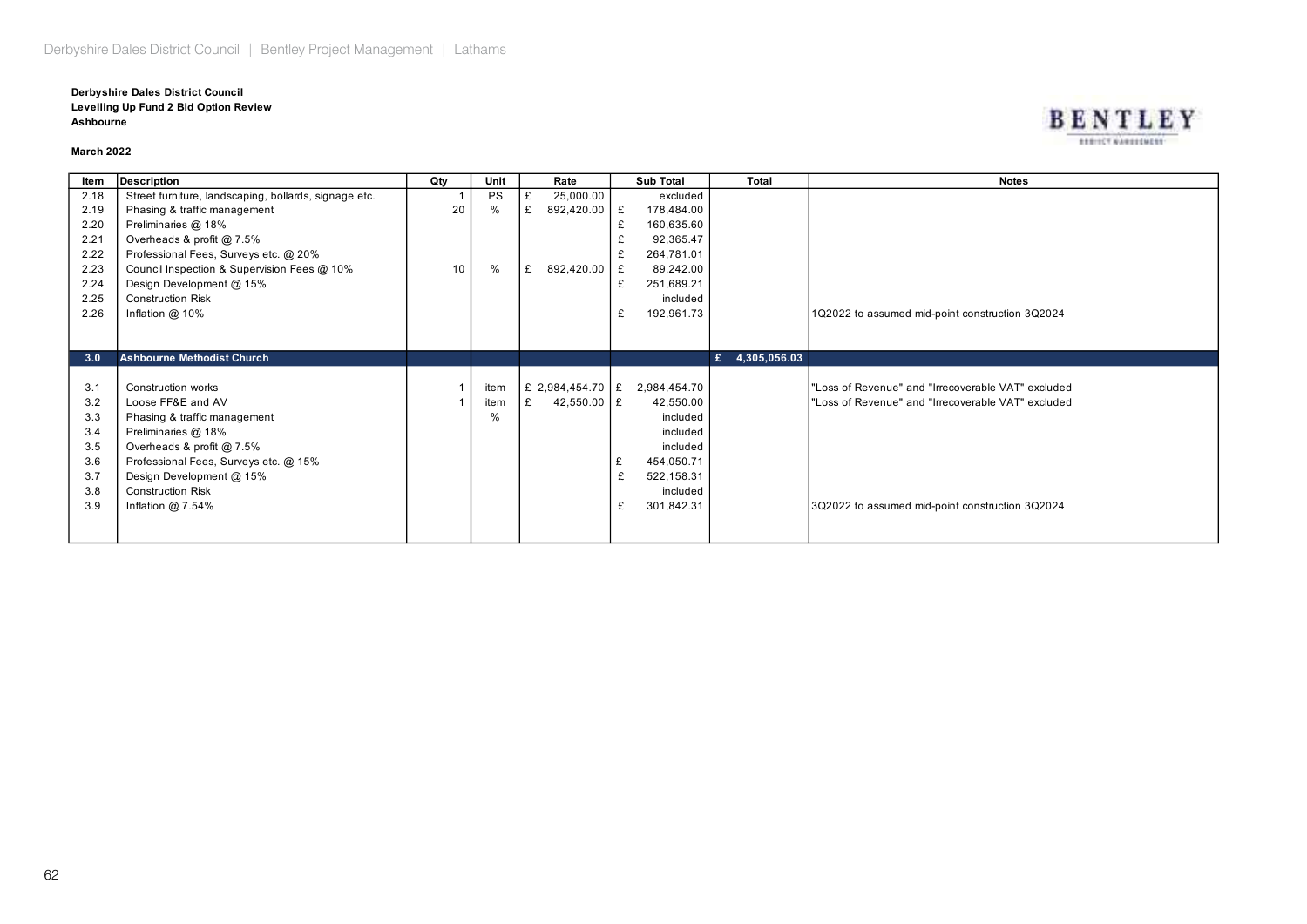BENTLEY PERMIT MANAGEMENT

# **6.0 Appendices**

**Derbyshire Dales District Council Levelling Up Fund 2 Bid Option Review Ashbourne**

#### **March 2022**

| ltem | <b>Description</b>                                     | Qty | Unit      | Rate                   | Sub Total    | Total             | <b>Notes</b> |
|------|--------------------------------------------------------|-----|-----------|------------------------|--------------|-------------------|--------------|
|      |                                                        |     |           |                        |              |                   |              |
| 4.0  | <b>Provisional Sums</b>                                |     |           |                        |              | 2,950,000.00<br>£ |              |
|      |                                                        |     |           |                        |              |                   |              |
| 4.1  | Improvement of alleys adjacent Market Place & Victoria |     | <b>PS</b> | $.000.000.00$   £<br>£ | 1.000.000.00 |                   |              |
|      | Square                                                 |     |           |                        |              |                   |              |
| 4.2  | Market Square - cover structure                        |     | PS        | £<br>$200.000.00$ E    | 200,000.00   |                   |              |
| 4.3  | Works to Buxton Road                                   |     | PS        | $500.000.00$ E         | 500,000.00   |                   |              |
| 4.4  | <b>Potential Commuted Sums</b>                         |     | PS        | £<br>$200.000.00$ E    | 200,000.00   |                   |              |
| 4.5  | Ashbourne Methodist Church - External Performance      |     | PS        | 700,000.00 £<br>£      | 700,000.00   |                   |              |
|      | Space                                                  |     |           |                        |              |                   |              |
| 4.6  | Ashbourne Methodist Church - extra over cost of base   |     | PS        | £<br>350.000.00 E      | 350,000.00   |                   |              |
|      | scheme to provide community commercial space           |     |           |                        |              |                   |              |
|      |                                                        |     |           |                        |              |                   |              |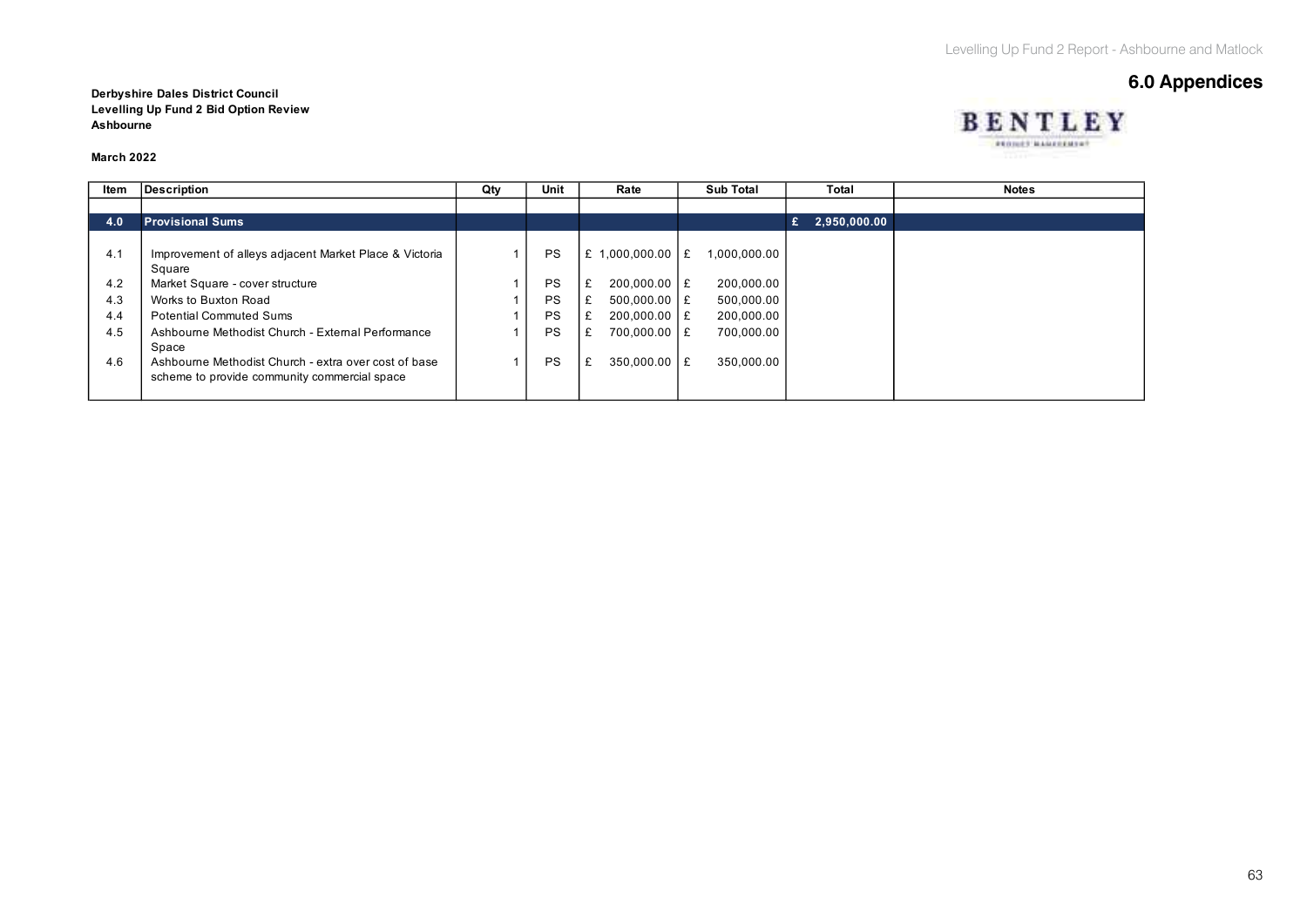### **Derbyshire Dales District Council Levelling Up Fund 2 Bid Option Review**

![](_page_14_Picture_2.jpeg)

FROJECT MANAGEMENT

|                                | <b>Cost</b>  | <b>Match Funding</b>       | <b>LUF Bid</b> |  |  |
|--------------------------------|--------------|----------------------------|----------------|--|--|
| <b>Matlock</b>                 |              |                            |                |  |  |
|                                |              |                            |                |  |  |
| Conversion of Market Hall      | 875,603.43   | Potential for match to be  | 875,603.43     |  |  |
| (Community Space)              |              | explored from £1.229m      |                |  |  |
|                                |              | already committed by       |                |  |  |
|                                |              | District Council to Market |                |  |  |
|                                |              | Hall conversion            |                |  |  |
|                                |              |                            |                |  |  |
| Gateways & Public Realm        | 3,619,691.05 | tbc                        | 3,619,691.05   |  |  |
|                                |              |                            |                |  |  |
| <b>Provisional Sums</b>        |              |                            |                |  |  |
|                                |              |                            |                |  |  |
| <b>Potential Commuted Sums</b> | 200,000.00   | tbc                        | 200,000.00     |  |  |
|                                | 4,695,294.48 | See note above             | 4,695,294.48   |  |  |
|                                |              |                            |                |  |  |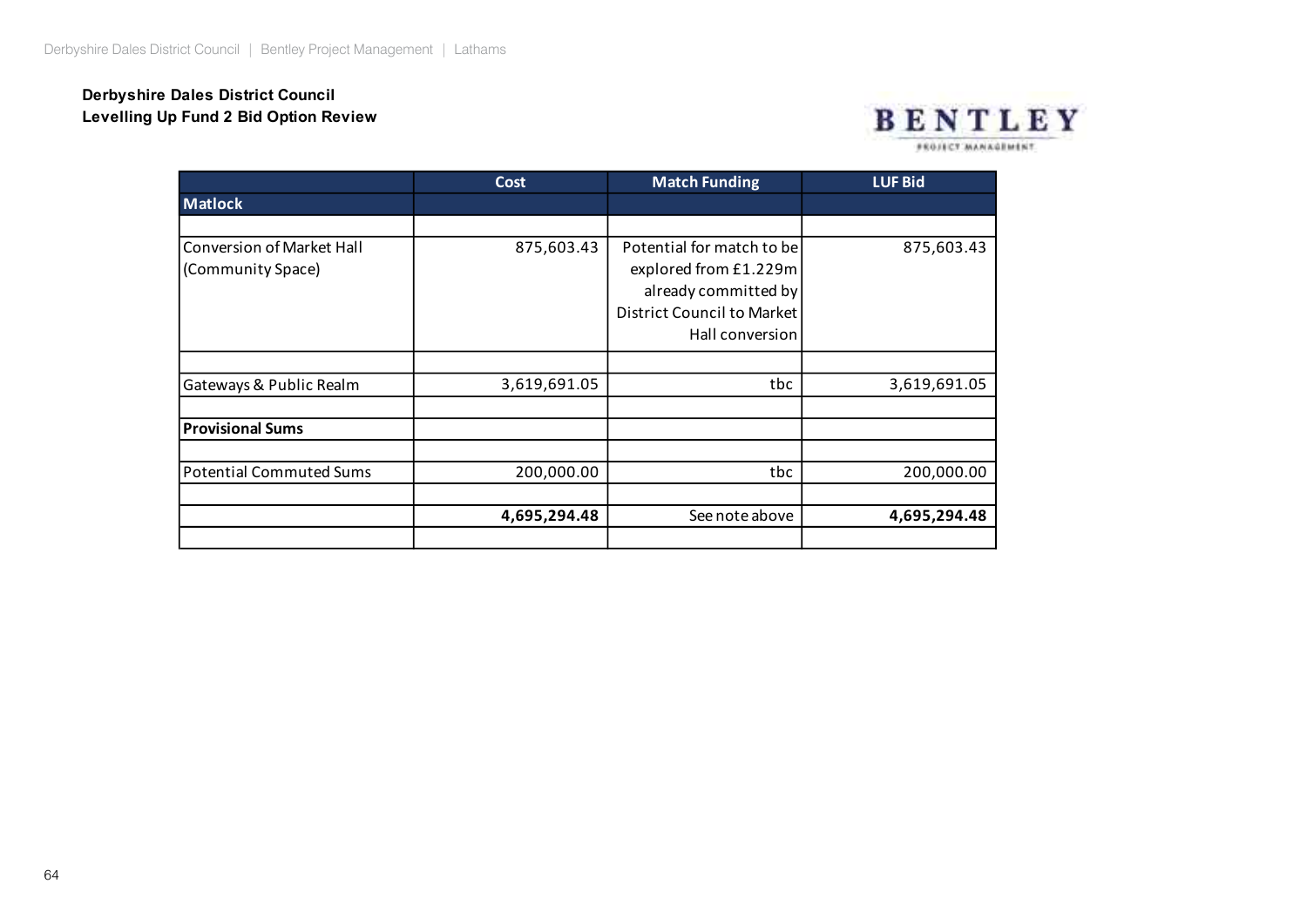BENTLEY **SHAULT WAAALING** 

# **6.0 Appendices Derbyshire Dales District Council**

**Levelling Up Fund 2 Bid Option Review Matlock**

#### **March 2022**

| ltem                                                    | <b>Description</b>                                                                                                                                                                                                                                                                                 | Qty       | Unit                                  | Rate                                                                                             | <b>Sub Total</b>                                                                                                               | Total           | <b>Notes</b>                                                                                                                                                                                                                                                    |
|---------------------------------------------------------|----------------------------------------------------------------------------------------------------------------------------------------------------------------------------------------------------------------------------------------------------------------------------------------------------|-----------|---------------------------------------|--------------------------------------------------------------------------------------------------|--------------------------------------------------------------------------------------------------------------------------------|-----------------|-----------------------------------------------------------------------------------------------------------------------------------------------------------------------------------------------------------------------------------------------------------------|
|                                                         |                                                                                                                                                                                                                                                                                                    |           |                                       |                                                                                                  |                                                                                                                                |                 |                                                                                                                                                                                                                                                                 |
| 1.0                                                     | <b>Conversion of Market Hall (Community Space)</b>                                                                                                                                                                                                                                                 |           |                                       |                                                                                                  |                                                                                                                                | £<br>875,603.43 |                                                                                                                                                                                                                                                                 |
| 1.1<br>1.2<br>1.3                                       | <b>Community Space</b><br>DDDC Works (Landlord)<br>DCC Works (Highways)                                                                                                                                                                                                                            |           | item<br>item<br>item                  | 280,635.94 £<br>£<br>£<br>24,310.00 £<br>$92,165.00$ £<br>£                                      | 280,635.94<br>24,310.00<br>92,165.00                                                                                           |                 | Greenwood Projects cost estimate (slab option) excluding Prelims, OH&P etc.<br>Greenwood Projects estimate excludes Prelims & OH&P. These have been<br>included below<br>Greenwood Projects estimate excludes Prelims & OH&P. These have been<br>included below |
| 1.4<br>1.5<br>1.6<br>1.7                                | Allowance for sustainability works (PV or car charging)<br>Phasing & traffic management<br>Preliminaries @ 18%<br>Overheads & profit @ 7.5% (DCC/DDDC Works only)                                                                                                                                  |           | PS<br>$\frac{0}{0}$                   | $50,000.00$ £<br>£<br>£<br>447,110.94 £                                                          | 50,000.00<br>22,355.55<br>80,479.97<br>£<br>£<br>8,735.63                                                                      |                 |                                                                                                                                                                                                                                                                 |
| 1.8<br>1.9<br>1.10<br>1.11                              | Professional Fees, Surveys etc. @ 20%<br>Design Development @ 15%<br><b>Construction Risk</b><br>Inflation @ 13.57%                                                                                                                                                                                |           |                                       |                                                                                                  | £<br>111,736.42<br>100,562.77<br>£<br>included<br>104,622.16<br>£                                                              |                 | Includes allowance for Council Inspection & Supervision fees<br>Cost Estimate Base Date is 14/09/2021. 3Q2021 to assumed mid-point                                                                                                                              |
|                                                         |                                                                                                                                                                                                                                                                                                    |           |                                       |                                                                                                  |                                                                                                                                |                 | construction 3Q2024                                                                                                                                                                                                                                             |
| 2.0                                                     | <b>Gateways &amp; Public Realm</b>                                                                                                                                                                                                                                                                 |           |                                       |                                                                                                  |                                                                                                                                | £ 3,619,691.05  |                                                                                                                                                                                                                                                                 |
| 2.1<br>2.2                                              | Cycle Connectivity from "Sainsburys Island" to train &<br>bus station<br>Public Realm works to train & bus station                                                                                                                                                                                 | 3,609     | PS<br>m <sub>2</sub>                  | 125,000.00 £<br>£<br>£<br>$225.00$ £                                                             | 125,000.00<br>812,025.00                                                                                                       |                 | Includes works to reconfigure existing train and bus station layout to form cycle                                                                                                                                                                               |
| 2.3<br>2.4                                              | Works to fit-out existing retail unit to form cycle hire<br>Public Realm improvements to Bakewell Road                                                                                                                                                                                             | 1,677     | PS<br>m2                              | 100,000.00 £<br>£<br>£<br>$225.00$ £                                                             | 100,000.00<br>377,325.00                                                                                                       |                 | access to new hire shop. Extension of yorkstone paving to train & bus station<br>Extension of yorkstone paving to train & bus station                                                                                                                           |
| 2.5<br>2.6<br>2.7<br>2.8<br>2.9<br>2.10<br>2.11<br>2.12 | Public Realm improvements to Causeway Lane<br>Allowance for wayfinding/signage<br>Allowance for lighting improvements<br>Allowance for street furniture, artwork etc.<br>Phasing & traffic management<br>Preliminaries @ 18%<br>Overheads & profit @ 7.5%<br>Professional Fees, Surveys etc. @ 20% | 793<br>10 | m2<br>PS<br>PS<br>PS<br>$\frac{0}{0}$ | £<br>225.00 £<br>£<br>$50,000.00$ £<br>£<br>$50,000.00$ £<br>£<br>100,000.00 £<br>£ 1,792,775.00 | 178,425.00<br>50,000.00<br>50,000.00<br>100,000.00<br>179,277.50<br>£<br>£<br>322,699.50<br>£<br>172,106.40<br>493,371.68<br>£ |                 | Extension of yorkstone paving to train & bus station                                                                                                                                                                                                            |
| 2.13<br>2.14<br>2.15                                    | Design Development @ 15%<br><b>Construction Risk</b><br>Inflation @ 10%                                                                                                                                                                                                                            |           |                                       |                                                                                                  | £<br>444,034.51<br>included<br>£<br>340,426.46                                                                                 |                 | 1Q2022 to assumed mid-point construction 3Q2024                                                                                                                                                                                                                 |